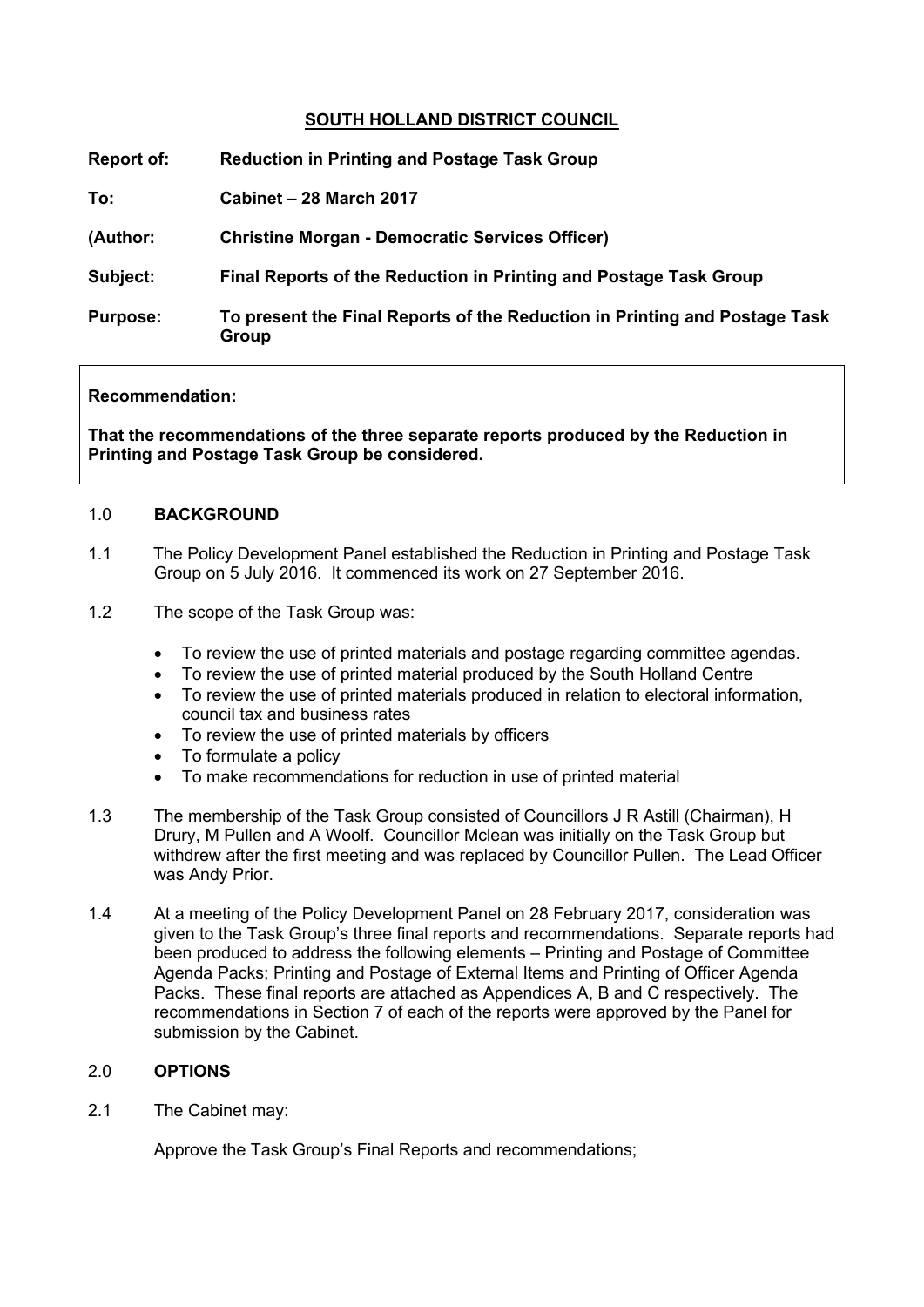Not approve the Task Group's Final reports and/or suggest that some or all of the recommendations be amended; or Do nothing

# 3.0 **REASONS FOR RECOMMENDATION**

3.1 The costs of printing and postage to the Authority had been identified, and the recommendations in each of the reports aimed to reduce these.

# 4.0 **EXPECTED BENEFITS**

4.1 The recommendations detailed within the Final Reports would help to reduce the costs to the Authority of printing and postage through the implementation of new ways of working and more use of IT and technology. The timelines for implementation of the recommendations would be considered and monitored by the Policy Development Panel.

#### 5.0 **IMPLICATIONS**

## 5.1 **Carbon Footprint / Environmental Issues**

5.1.1 The recommendations will, if approved, result in the Council's carbon footprint being reduced.

#### 5.2 **Corporate Priorities**

5.2.1 The recommendations are in line with the Council's aims under the Moving Forward programme.

## 5.3 **Financial**

5.3.1 The recommendations detailed within the reports highlight potential savings of up to £12,637 per year although it is recommended that some of this is reinvested in AV equipment.

#### 6.0 **WARDS/COMMUNITIES AFFECTED**

6.1 The conclusions of the report will impact all Councillors, officers and residents of South Holland.

#### 7.0 **ACRONYMS**

7.1 AV equipment - Audio Visual equipment

| Background<br>papers:- | one<br>мı |  |
|------------------------|-----------|--|
|                        |           |  |

| <b>Lead Contact Officer</b><br>Name and Post:<br>Telephone Number:<br>Email: | Andy Prior – Digital and Customer Access Manager<br>07870 835230<br>andy.prior@breckland-sholland.gov.uk |
|------------------------------------------------------------------------------|----------------------------------------------------------------------------------------------------------|
| <b>Key Decision:</b>                                                         | No                                                                                                       |
| <b>Exempt Decision:</b>                                                      | No                                                                                                       |

**Appendices attached to this report:**